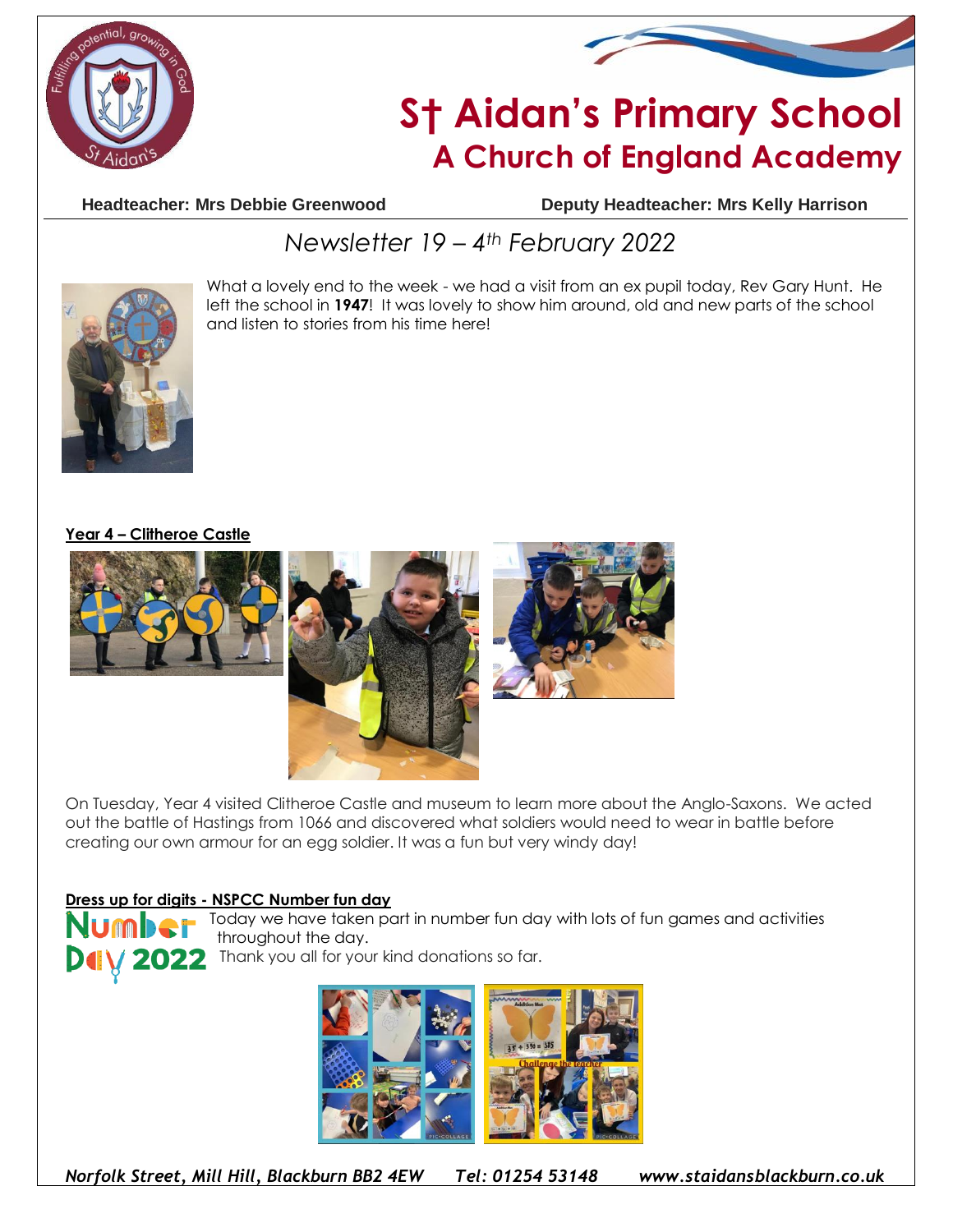#### **Children's University Information**



Next week Sara Burton will be coming in at lunchtime to update all Children's University passports. All Children's University members will be encouraged to spend time during their session to update their passport.

> Sara's timetable next week is: Monday 7<sup>th</sup> February – Years 5 and 6 Tuesday 8th February – Years 3 and 4 Wednesday 9th February – Years 1 and 2

#### **ONLINE SAFETY SESSIONS FOR PARENTS/CARERS**



### In partnership with **NSPCC**

**Keeping Children Safe While Gaming Online for Parents/ Carers – Wednesday, 16 February 2022, 5.30pm – 6.30pm**

Blackburn Children's University are working in partnership with the NSPCC on an internet safety campaign, which is part of Safer Internet Day.

Do you know your whispers from your skins? Your Fortnite from your FIFA? This February, the NSPCC are supporting UK Safer Internet Centre's Safer Internet Day and encouraging families across the UK to get talking about online gaming.

Their workshop 'Keeping children safe while gaming online' will help give parents and carers an understanding of how young people game online and knowledge of tools and resources that can help to keep them safe.

The event will take place virtually, **to book your place, please click here** <https://bit.ly/SafetyOnline16Feb>

#### **BLACKBURN HAWKS**



Blackburn Hawks Ice Hockey Club are offering local schools and community groups a £1 ticket offer for their home game V Sheffield Scimitars on Sunday March 6th. Usual price is £10 for adults and £5 for children.

Each ticket admits a maximum of 2 adults and unlimited children for just £1 PER PERSON. Payment is made on the door with the ticket. The ticket can be shown on an electronic device or can be printed.  **More info to follow soon!**

#### **CHRISTMAS PANTOMIME 2022 – CINDERELLA**



We have some **exciting** news! We have booked a trip to Blackburn Empire Theatre to see Cinderella Pantomime on Thursday 1st December, for Reception -Year 5 pupils. The cost of this trip is £6.50 as is payable via Parentpay. **If you require a barcode to pay at a PayPoint terminal and a permission slip, please let the office staff know.**

Payment can be made anytime between now and 1st December.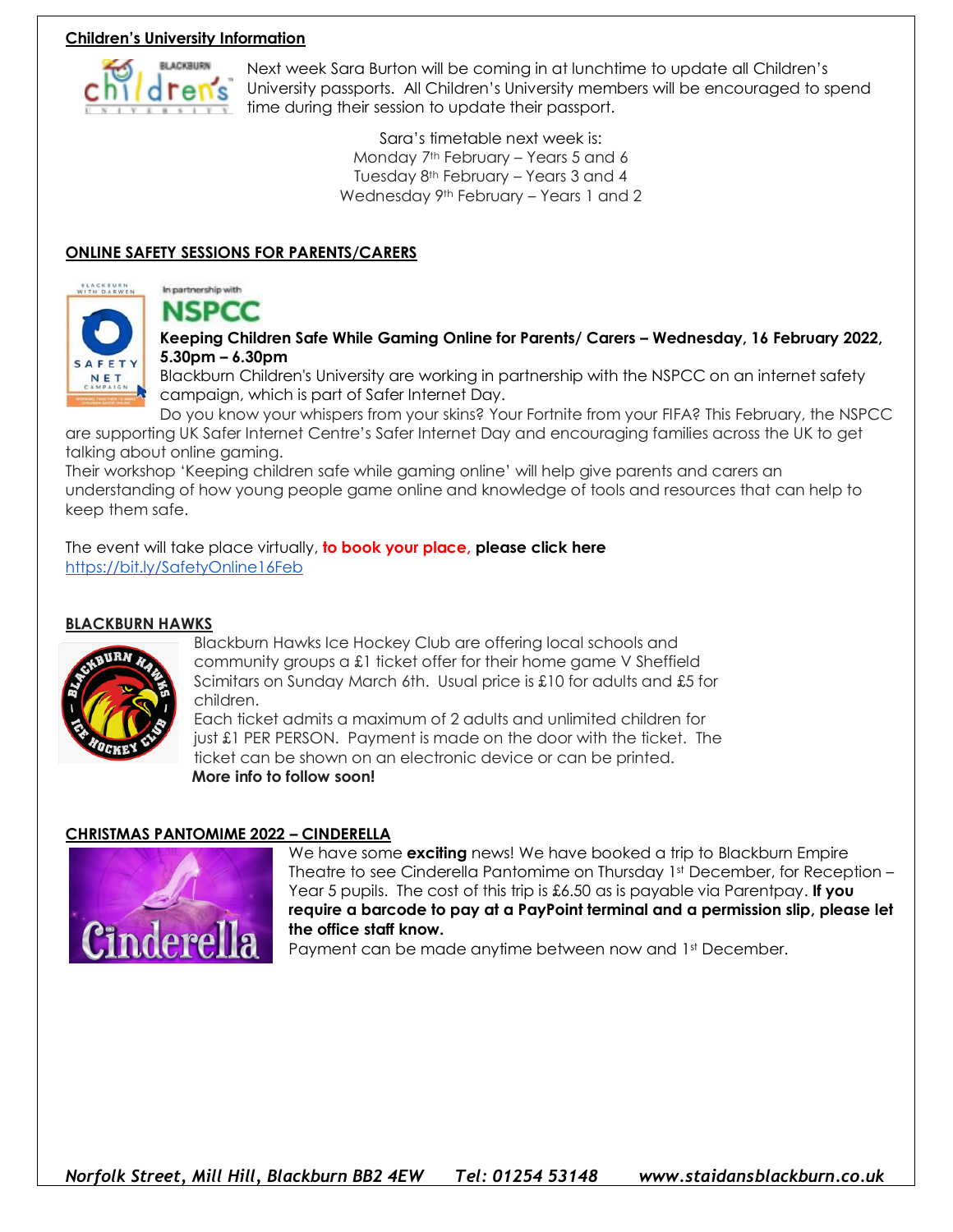#### **CHINESE NEW YEAR – THE YEAR OF THE TIGER**



On Thursday the worship group led our Chinese New Year celebrations. The children had made some traditional Chinese decorations to tell the story – The Year of the Tiger.

#### **SPARE UNIFORM**

If anyone has any spare uniform, preferably age 7+, please can you send it in to school.

#### **ATTENDANCE RACE**

Congratulations to Year 5 for winning the attendance race this week.

| Year              | <b>Attendance</b> | <b>Attendance Key</b>                                 |
|-------------------|-------------------|-------------------------------------------------------|
| Reception         | 88.18%            | Green = $95\%$ & above                                |
| Year 1            | 90.88%            |                                                       |
| Year <sub>2</sub> | 84.23%            | <b>Yellow = <math>90\%</math> - <math>95\%</math></b> |
| Year 3            | 90.91%            |                                                       |
| Year 4            | 92.67%            |                                                       |
| Year 5            | 94.33%            | $Red = Less than 90%$                                 |
| Year <sub>6</sub> | 88.51%            |                                                       |

#### **ALWAYS House Statistics**

ALWAYS following the school rights this week:

| -10 | <b>ALDER</b> | <b>TED</b><br>Bl | RIBBLE' |
|-----|--------------|------------------|---------|
| 98% | 00%          | 100%             | 98%     |

#### **Dates for the Diary**

Children's Mental Health Week Monday 7th February Online Safety Day **Tuesday 8th February School Closes for Half Term – 3.15pm Friday 11th February** Keeping children safe online course **Wednesday 16th February INSET Day – School Closed to pupils Monday 21st February School Re-opens – 8.40am Tuesday 22nd February**

*Norfolk Street, Mill Hill, Blackburn BB2 4EW Tel: 01254 53148 www.staidansblackburn.co.uk*